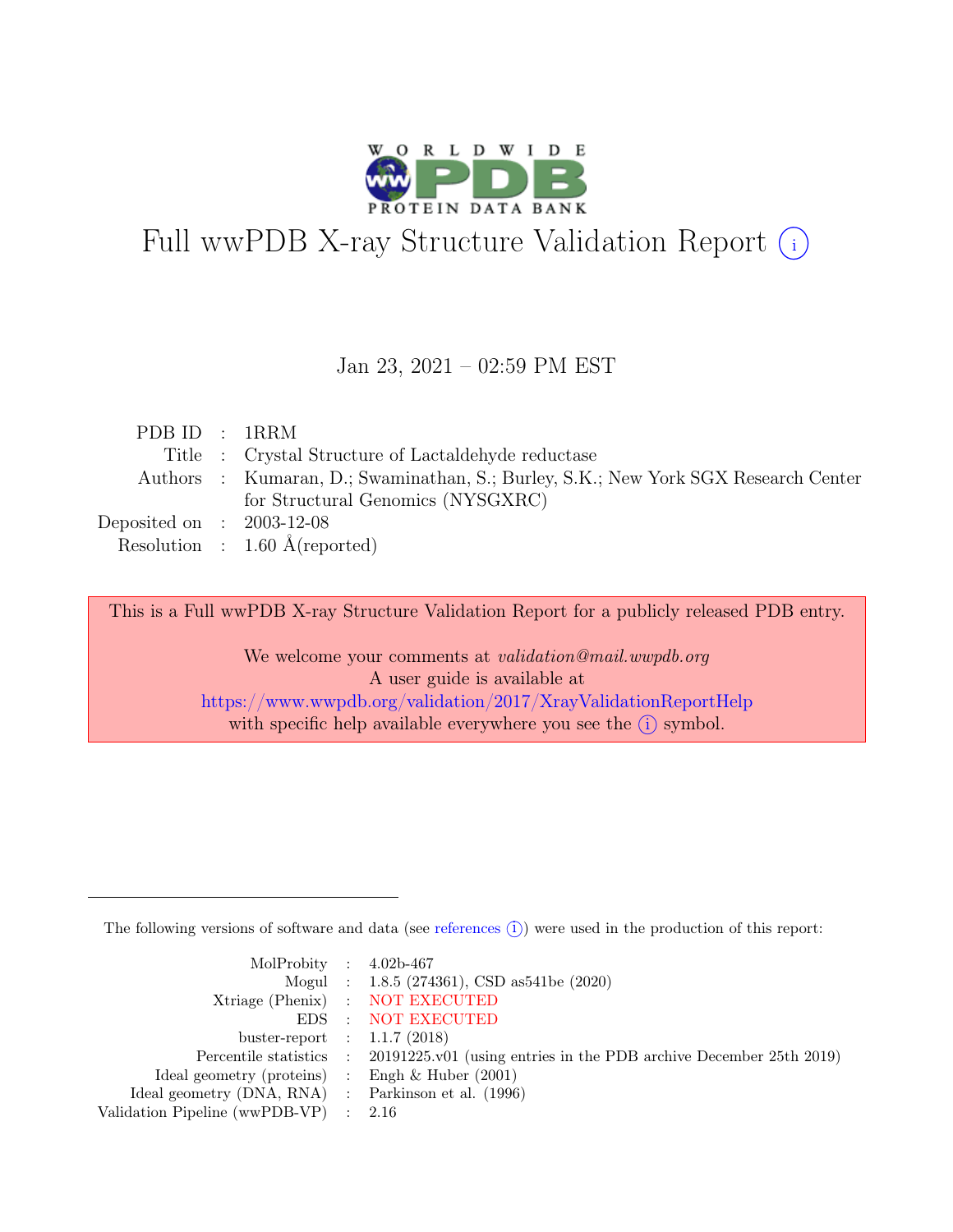## 1 Overall quality at a glance  $(i)$

The following experimental techniques were used to determine the structure: X-RAY DIFFRACTION

The reported resolution of this entry is 1.60 Å.

Percentile scores (ranging between 0-100) for global validation metrics of the entry are shown in the following graphic. The table shows the number of entries on which the scores are based.



| Metric                | Whole archive        | Similar resolution                                              |  |  |
|-----------------------|----------------------|-----------------------------------------------------------------|--|--|
|                       | $(\#\text{Entries})$ | $(\#\text{Entries}, \, \text{resolution range}(\text{\AA})\, )$ |  |  |
| Clashscore            | 141614               | $3665(1.60-1.60)$                                               |  |  |
| Ramachandran outliers | 138981               | $3564(1.60-1.60)$                                               |  |  |
| Sidechain outliers    | 138945               | $3563(1.60-1.60)$                                               |  |  |

The table below summarises the geometric issues observed across the polymeric chains and their fit to the electron density. The red, orange, yellow and green segments of the lower bar indicate the fraction of residues that contain outliers for  $\geq$ =3, 2, 1 and 0 types of geometric quality criteria respectively. A grey segment represents the fraction of residues that are not modelled. The numeric value for each fraction is indicated below the corresponding segment, with a dot representing fractions  $\epsilon = 5\%$ 

Note EDS was not executed.

| Mol | $Chain$ Length | Quality of chain |     |  |
|-----|----------------|------------------|-----|--|
|     | 386            | 88%              | 12% |  |
|     | 386            | 87%              | 12% |  |

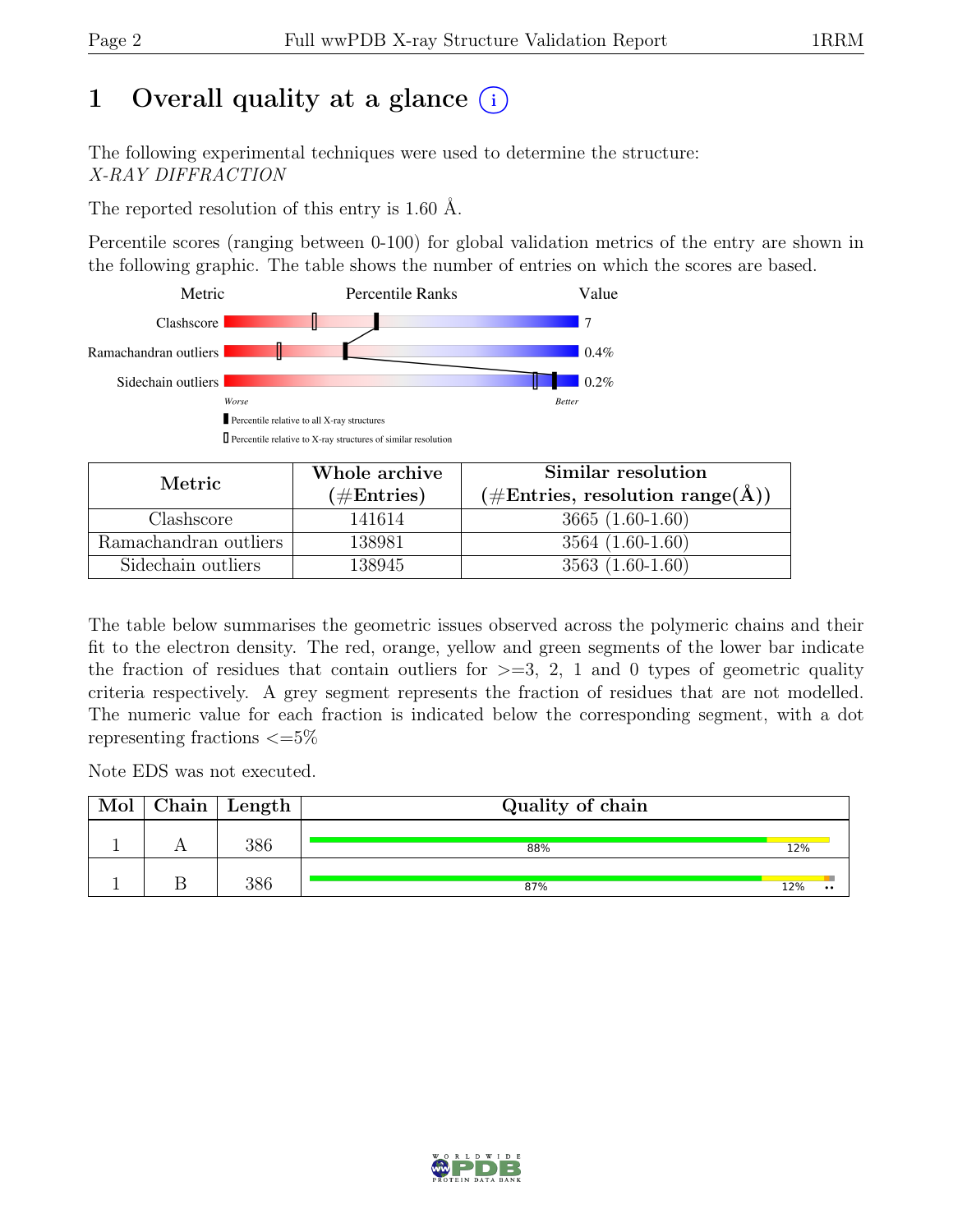## 2 Entry composition  $(i)$

There are 6 unique types of molecules in this entry. The entry contains 6475 atoms, of which 0 are hydrogens and 0 are deuteriums.

In the tables below, the ZeroOcc column contains the number of atoms modelled with zero occupancy, the AltConf column contains the number of residues with at least one atom in alternate conformation and the Trace column contains the number of residues modelled with at most 2 atoms.

• Molecule 1 is a protein called Lactaldehyde reductase.

| Mol |  | Chain   Residues | <b>Atoms</b>      |           |           |        |  |  | $ZeroOcc \mid AltConf \mid Trace \mid$ |  |
|-----|--|------------------|-------------------|-----------|-----------|--------|--|--|----------------------------------------|--|
|     |  | 385              |                   | Total C N |           | O S Se |  |  |                                        |  |
|     |  | 2862             | 1804 496 546 4 12 |           |           |        |  |  |                                        |  |
|     |  | 384              |                   | Total C N |           | O S Se |  |  |                                        |  |
|     |  | 2857             | 1802              |           | 495 544 4 |        |  |  |                                        |  |

| Chain                   | Residue          | Modelled    | Actual     | Comment          | Reference              |
|-------------------------|------------------|-------------|------------|------------------|------------------------|
| А                       | $\mathbf{1}$     | <b>MSE</b>  | <b>MET</b> | modified residue | UNP P0A9S1             |
| $\boldsymbol{A}$        | $\overline{2}$   | <b>MSE</b>  | <b>MET</b> | modified residue | <b>UNP P0A9S1</b>      |
| $\boldsymbol{A}$        | $\overline{6}$   | <b>MSE</b>  | <b>MET</b> | modified residue | UNP P0A9S1             |
| $\boldsymbol{A}$        | $\overline{55}$  | <b>MSE</b>  | <b>MET</b> | modified residue | UNP P0A9S1             |
| $\overline{A}$          | 181              | <b>MSE</b>  | <b>MET</b> | modified residue | UNP P0A9S1             |
| $\boldsymbol{A}$        | 182              | <b>MSE</b>  | <b>MET</b> | modified residue | UNP P0A9S1             |
| A                       | 185              | <b>MSE</b>  | <b>MET</b> | modified residue | UNP P0A9S1             |
| $\mathbf{A}$            | 243              | <b>MSE</b>  | <b>MET</b> | modified residue | UNP P0A9S1             |
| $\overline{A}$          | 252              | <b>MSE</b>  | <b>MET</b> | modified residue | <b>UNP P0A9S1</b>      |
| $\overline{A}$          | $\overline{265}$ | <b>MSE</b>  | <b>MET</b> | modified residue | UNP P0A9S1             |
| $\boldsymbol{A}$        | 289              | <b>MSE</b>  | <b>MET</b> | modified residue | UNP P0A9S1             |
| $\boldsymbol{A}$        | 307              | <b>MSE</b>  | <b>MET</b> | modified residue | UNP P0A9S1             |
| $\boldsymbol{A}$        | 314              | <b>MSE</b>  | <b>MET</b> | modified residue | UNP P0A9S1             |
| $\overline{A}$          | 384              | <b>GLU</b>  |            | cloning artifact | UNP P0A9S1             |
| $\overline{A}$          | $\overline{385}$ | <b>GLY</b>  |            | cloning artifact | UNP P0A9S1             |
| $\boldsymbol{A}$        | 386              | ${\rm GLY}$ |            | cloning artifact | UNP P0A9S1             |
| $\overline{\mathbf{B}}$ | $\mathbf{1}$     | <b>MSE</b>  | <b>MET</b> | modified residue | UNP P0A9S1             |
| $\boldsymbol{B}$        | $\overline{2}$   | <b>MSE</b>  | <b>MET</b> | modified residue | UNP P0A9S1             |
| $\overline{B}$          | $\overline{6}$   | <b>MSE</b>  | <b>MET</b> | modified residue | UNP P0A9S1             |
| $\overline{\mathbf{B}}$ | $\overline{55}$  | <b>MSE</b>  | <b>MET</b> | modified residue | UNP P0A9S1             |
| $\boldsymbol{B}$        | 181              | <b>MSE</b>  | <b>MET</b> | modified residue | UNP P0A9S1             |
| $\overline{\mathrm{B}}$ | 182              | <b>MSE</b>  | <b>MET</b> | modified residue | UNP P0A9S1             |
| $\boldsymbol{B}$        | 185              | <b>MSE</b>  | <b>MET</b> | modified residue | UNP P0A9S1             |
| $\, {\bf B}$            | 243              | <b>MSE</b>  | <b>MET</b> | modified residue | UNP P0A9S1             |
| $\overline{B}$          | 252              | <b>MSE</b>  | <b>MET</b> | modified residue | UNP P0A9S1             |
|                         |                  |             |            |                  | Continued on next page |

There are 32 discrepancies between the modelled and reference sequences:

D W I D E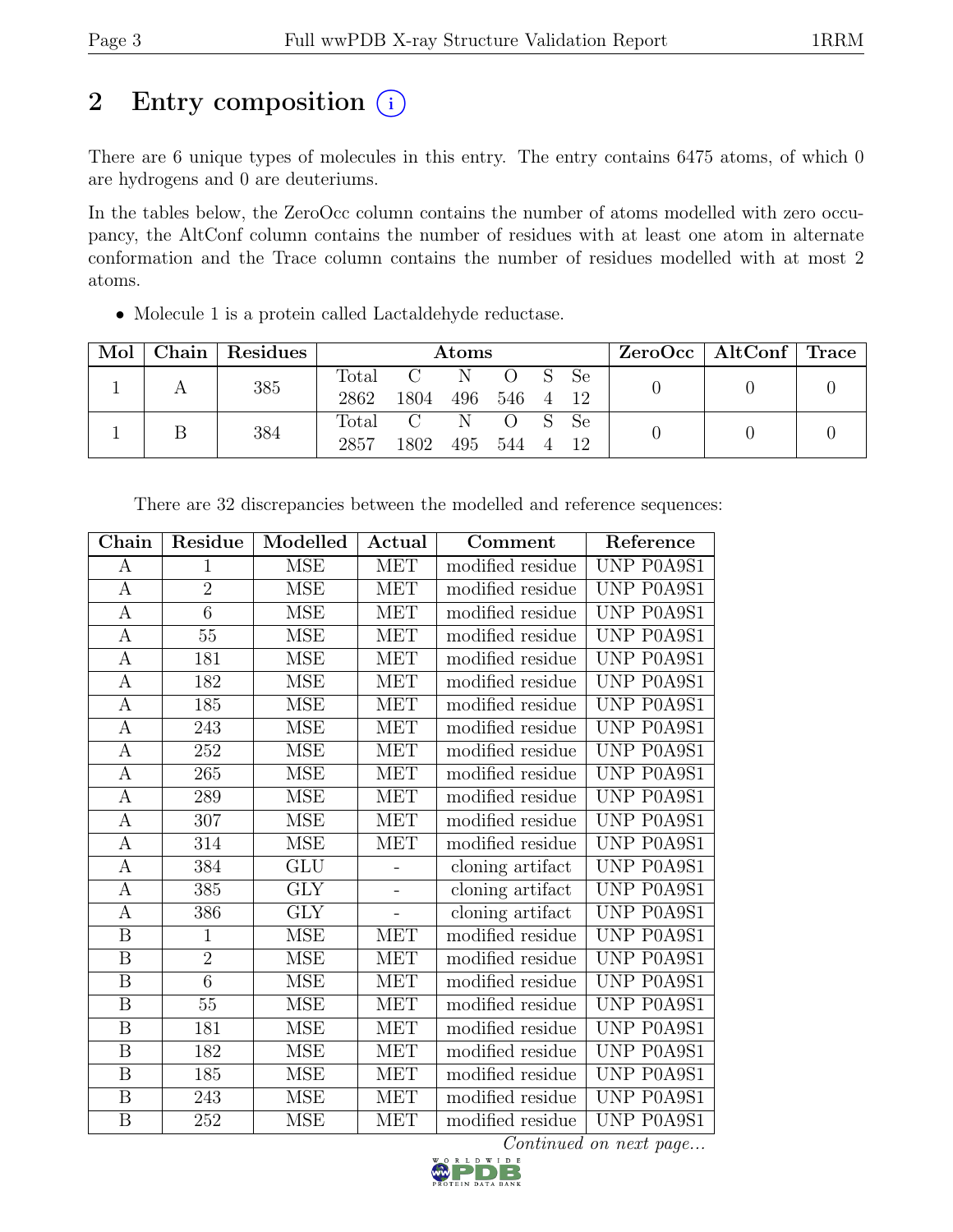| Chain | Residue | Modelled         | Actual     | Comment          | Reference                |
|-------|---------|------------------|------------|------------------|--------------------------|
| В     | 265     | MSE              | <b>MET</b> | modified residue | UNP P0A9S1               |
| B     | 289     | <b>MSE</b>       | <b>MET</b> | modified residue | UNP P0A9S1               |
| B     | 307     | <b>MSE</b>       | <b>MET</b> | modified residue | UNP P0A9S1               |
| B     | 314     | <b>MSE</b>       | <b>MET</b> | modified residue | UNP P0A9S1               |
| B     | 384     | $\overline{GLU}$ |            | cloning artifact | $\overline{UNP P0}$ A9S1 |
| Β     | 385     | <b>GLY</b>       |            | cloning artifact | UNP P0A9S1               |
| B     | 386     | <b>GLY</b>       |            | cloning artifact | UNP P0A9S1               |

Continued from previous page...

• Molecule 2 is ZINC ION (three-letter code: ZN) (formula: Zn).

|  | Mol   Chain   Residues | Atoms    | ZeroOcc   AltConf |
|--|------------------------|----------|-------------------|
|  |                        | Total Zn |                   |
|  |                        | Total Zn |                   |

• Molecule 3 is FE (II) ION (three-letter code: FE2) (formula: Fe).

|  | Mol   Chain   Residues | $\rm{Atoms}$ | $ZeroOcc \mid AltConf \mid$ |
|--|------------------------|--------------|-----------------------------|
|  |                        | Total Fe     |                             |
|  |                        | Total Fe     |                             |

• Molecule 4 is ADENOSINE-5-DIPHOSPHORIBOSE (three-letter code: APR) (formula:  $C_{15}H_{23}N_5O_{14}P_2$ .



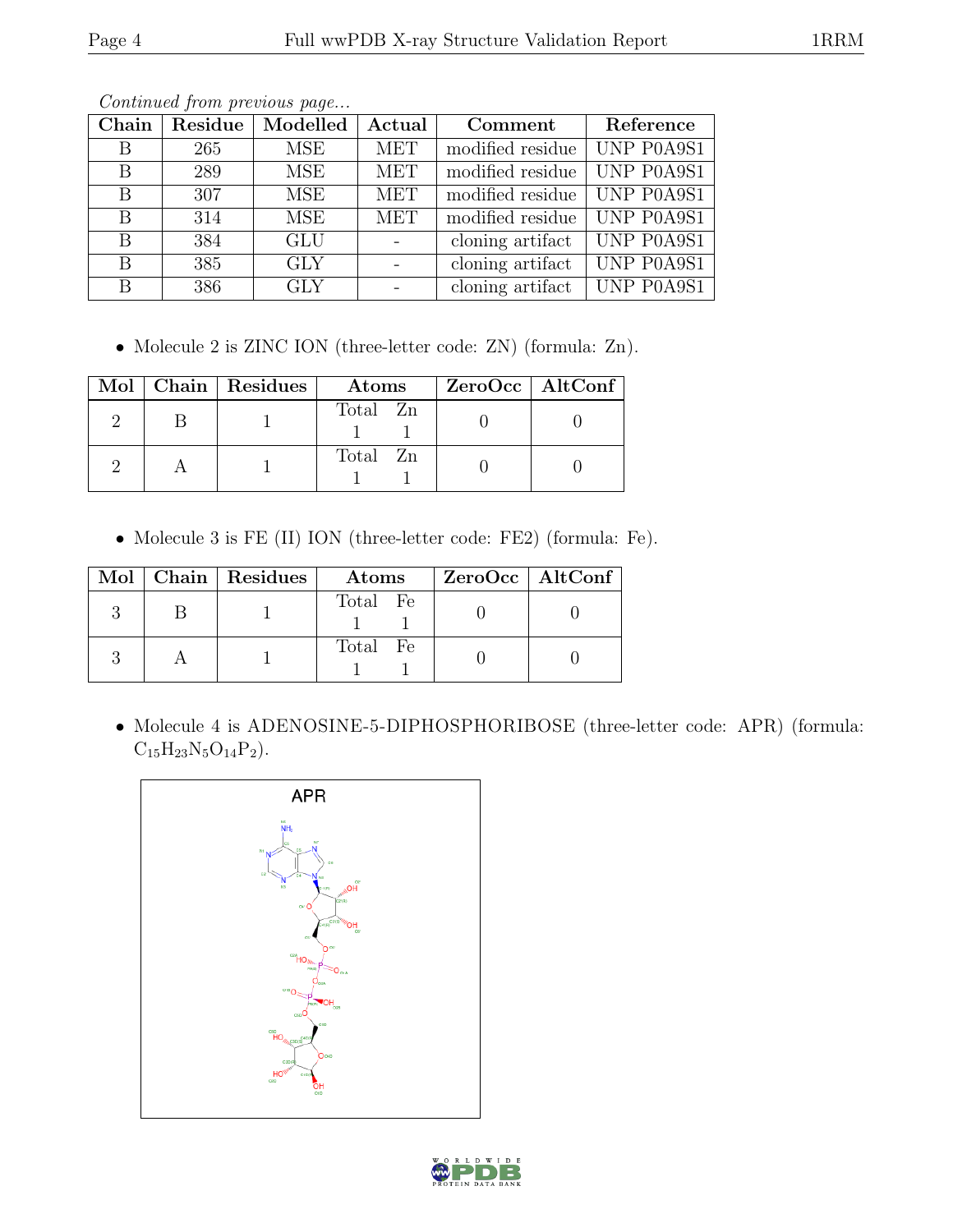|  |  | Mol   Chain   Residues | <b>Atoms</b>  |  |  |  |  | $ZeroOcc \   \ AltConf \  $ |
|--|--|------------------------|---------------|--|--|--|--|-----------------------------|
|  |  |                        | Total C N O P |  |  |  |  |                             |
|  |  | 36 15 5 14 2           |               |  |  |  |  |                             |
|  |  |                        | Total C N O P |  |  |  |  |                             |
|  |  | 36 15 5 14 2           |               |  |  |  |  |                             |

 $\bullet$  Molecule 5 is S-1,2-PROPANEDIOL (three-letter code: PGO) (formula:  $\rm{C_3H_8O_2}).$ 



|  | Mol   Chain   Residues | Atoms     | ZeroOcc   AltConf |
|--|------------------------|-----------|-------------------|
|  |                        | Total C O |                   |
|  |                        | Total C O |                   |

 $\bullet\,$  Molecule 6 is water.

|  | Mol   Chain   Residues | Atoms               | $ZeroOcc \mid AltConf \mid$ |
|--|------------------------|---------------------|-----------------------------|
|  | 323                    | Total<br>323<br>323 |                             |
|  | 347                    | Total<br>347<br>347 |                             |

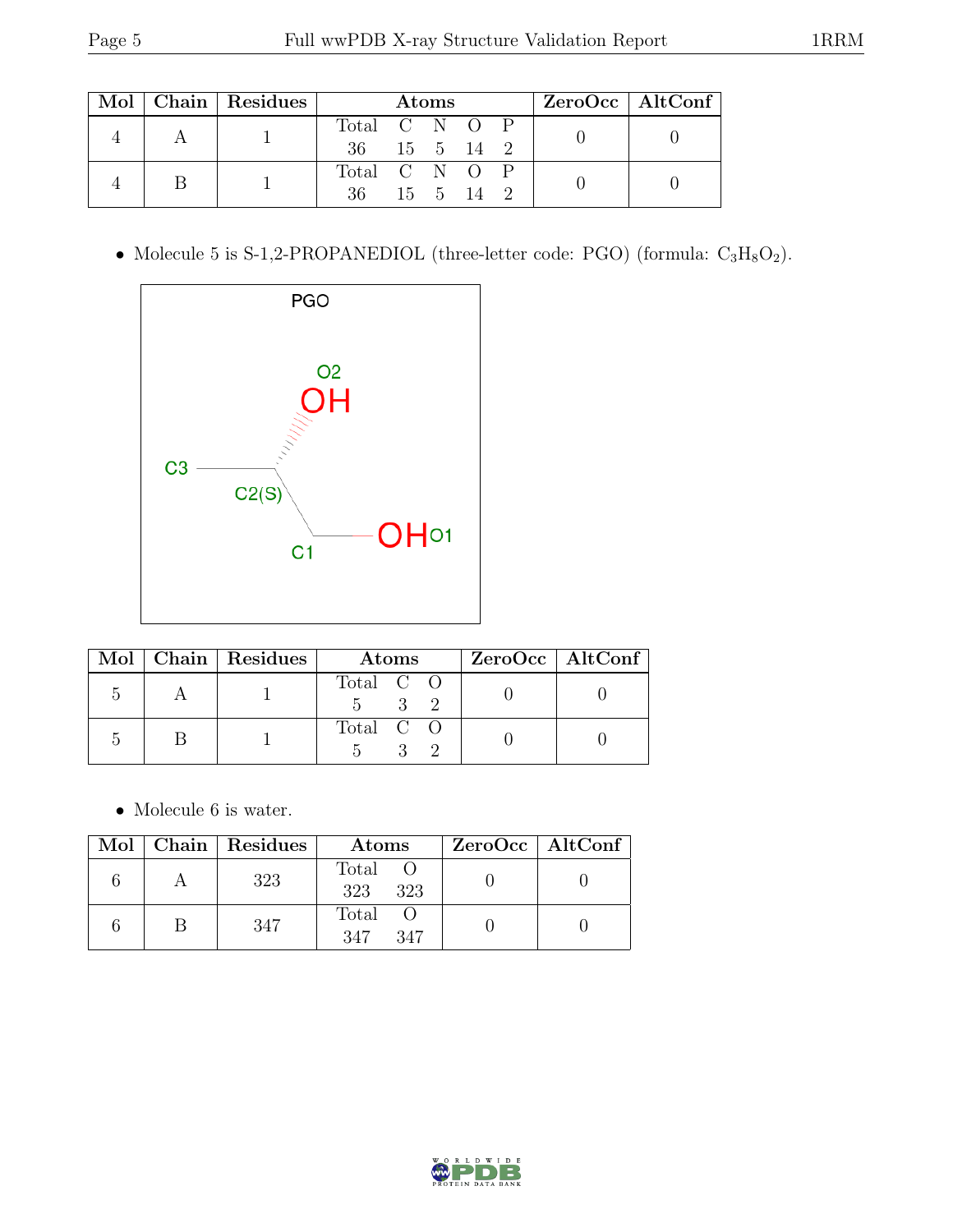## 3 Residue-property plots  $(i)$

These plots are drawn for all protein, RNA, DNA and oligosaccharide chains in the entry. The first graphic for a chain summarises the proportions of the various outlier classes displayed in the second graphic. The second graphic shows the sequence view annotated by issues in geometry. Residues are color-coded according to the number of geometric quality criteria for which they contain at least one outlier: green  $= 0$ , yellow  $= 1$ , orange  $= 2$  and red  $= 3$  or more. Stretches of 2 or more consecutive residues without any outlier are shown as a green connector. Residues present in the sample, but not in the model, are shown in grey.

Note EDS was not executed.

• Molecule 1: Lactaldehyde reductase



• Molecule 1: Lactaldehyde reductase



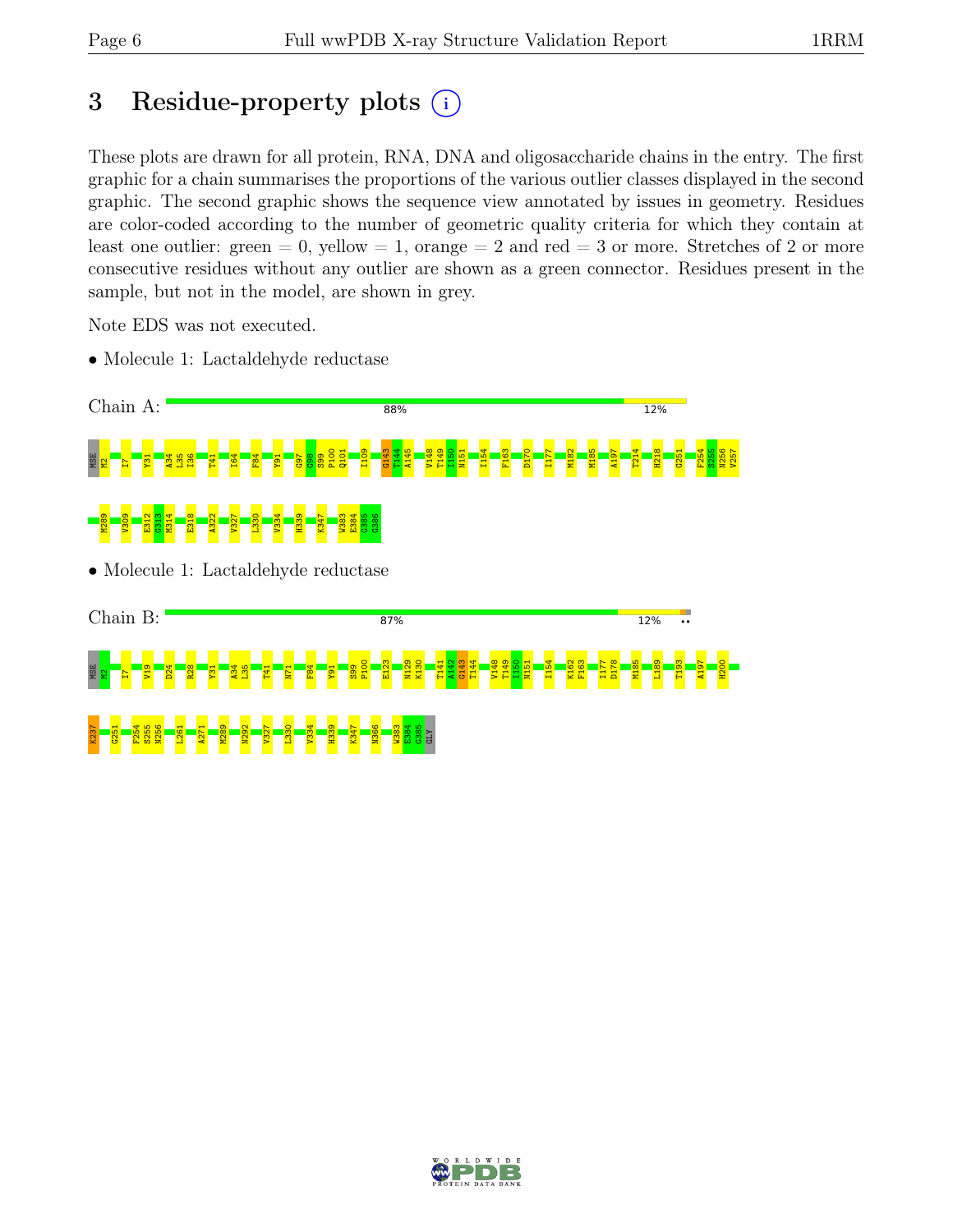### 4 Data and refinement statistics  $(i)$

Xtriage (Phenix) and EDS were not executed - this section is therefore incomplete.

| Property                               | Value                                              | <b>Source</b> |
|----------------------------------------|----------------------------------------------------|---------------|
| Space group                            | P 1 21 1                                           | Depositor     |
| Cell constants                         | 61.77Å<br>97.53Å<br>69.51Å                         | Depositor     |
| a, b, c, $\alpha$ , $\beta$ , $\gamma$ | $113.63^{\circ}$<br>$90.00^\circ$<br>$90.00^\circ$ |               |
| Resolution (A                          | 50.00<br>-1.60                                     | Depositor     |
| % Data completeness                    | $90.6(50.00-1.60)$                                 | Depositor     |
| (in resolution range)                  |                                                    |               |
| $\mathrm{R}_{merge}$                   | 0.10                                               | Depositor     |
| $\mathrm{R}_{sym}$                     | (Not available)                                    | Depositor     |
| Refinement program                     | <b>CNS</b>                                         | Depositor     |
| $R, R_{free}$                          | 0.193<br>0.211                                     | Depositor     |
| Estimated twinning fraction            | No twinning to report.                             | Xtriage       |
| Total number of atoms                  | 6475                                               | wwPDB-VP      |
| Average B, all atoms $(A^2)$           | 16.0                                               | wwPDB-VP      |

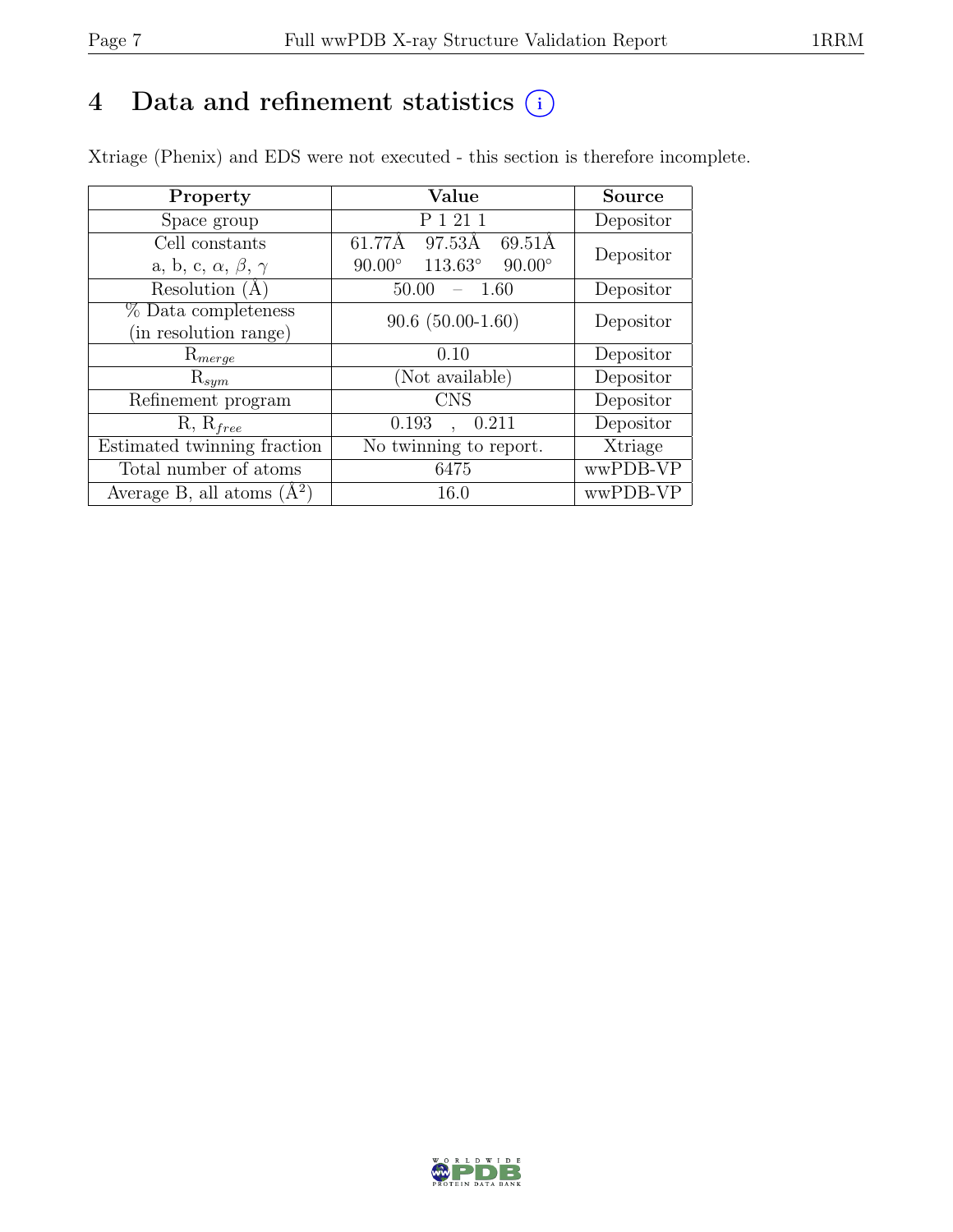## 5 Model quality  $(i)$

### 5.1 Standard geometry  $(i)$

Bond lengths and bond angles in the following residue types are not validated in this section: APR, PGO, ZN, FE2

The Z score for a bond length (or angle) is the number of standard deviations the observed value is removed from the expected value. A bond length (or angle) with  $|Z| > 5$  is considered an outlier worth inspection. RMSZ is the root-mean-square of all Z scores of the bond lengths (or angles).

| Mol  | Chain |             | Bond lengths | Bond angles    |             |
|------|-------|-------------|--------------|----------------|-------------|
|      |       | <b>RMSZ</b> | $\# Z  > 5$  | <b>RMSZ</b>    | # $ Z  > 5$ |
|      |       | 0.28        | 0/2905       | 0.60           | 0/3933      |
|      | B     | 0.28        | 0/2900       | 0.60           | 0/3928      |
| A 11 | All   | 0.28        | 0/5805       | $0.60^{\circ}$ | 7861        |

There are no bond length outliers.

There are no bond angle outliers.

There are no chirality outliers.

There are no planarity outliers.

#### 5.2 Too-close contacts  $(i)$

In the following table, the Non-H and H(model) columns list the number of non-hydrogen atoms and hydrogen atoms in the chain respectively. The H(added) column lists the number of hydrogen atoms added and optimized by MolProbity. The Clashes column lists the number of clashes within the asymmetric unit, whereas Symm-Clashes lists symmetry-related clashes.

| Mol                         |   |      | $\boxed{\text{Chain}}$ Non-H   H(model) | H(added) |    | Clashes   Symm-Clashes |
|-----------------------------|---|------|-----------------------------------------|----------|----|------------------------|
|                             |   | 2862 |                                         | 2851     | 32 |                        |
|                             | В | 2857 |                                         | 2848     | 47 |                        |
| 2                           |   |      |                                         |          |    |                        |
| $\mathcal{D}_{\mathcal{L}}$ | В |      |                                         |          |    |                        |
| 3                           |   |      |                                         |          |    |                        |
| 3                           | B |      |                                         |          |    |                        |
| 4                           |   | 36   |                                         | 21       |    |                        |
|                             | B | 36   |                                         | 21       |    |                        |
| 5                           | А | 5    |                                         |          |    |                        |
| 5                           | B | 5    |                                         |          | റ  |                        |
| հ                           |   | 323  |                                         |          | റ  |                        |

Continued on next page...

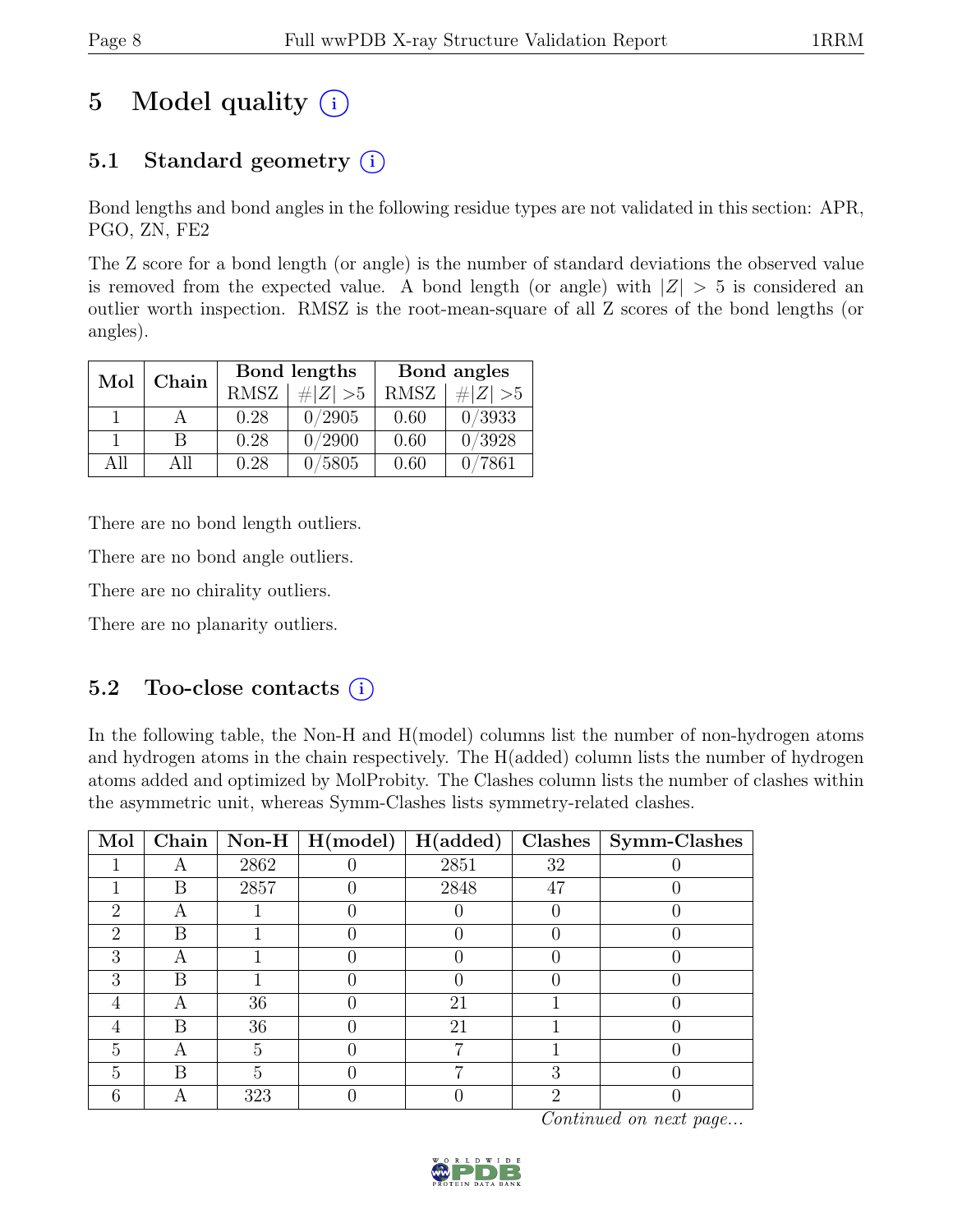Continued from previous page...

| Mol |  |  | Chain   Non-H   H(model)   H(added)   Clashes   Symm-Clashes |
|-----|--|--|--------------------------------------------------------------|
|     |  |  |                                                              |
|     |  |  |                                                              |

The all-atom clashscore is defined as the number of clashes found per 1000 atoms (including hydrogen atoms). The all-atom clashscore for this structure is 7.

All (79) close contacts within the same asymmetric unit are listed below, sorted by their clash magnitude.

| Atom-1                   | Atom-2             | Interatomic       | Clash             |
|--------------------------|--------------------|-------------------|-------------------|
|                          |                    | distance $(\AA)$  | overlap $(\AA)$   |
| 1:A:109:ILE:HD11         | 1:A:170:ASP:HB3    | 1.51              | 0.91              |
| 1:A:34:ALA:HB2           | 1: A:91: TYR: CZ   | 2.14              | 0.82              |
| $1:A:7:\overline{ILE:H}$ | 1:A:256:ASN:HD21   | 1.27              | 0.81              |
| 1:B:34:ALA:HB2           | 1: B: 91: TYR: CZ  | 2.16              | 0.80              |
| 1:A:7:ILE:H              | 1:A:256:ASN:ND2    | 1.83              | 0.77              |
| 1:B:185:MSE:HE2          | 1:B:189:LEU:HG     | 1.70              | 0.73              |
| 1:A:151:ASN:HB2          | 5:A:390:PGO:H31    | 1.70              | 0.73              |
| 1:B:143:GLY:HA2          | 1:B:197:ALA:HB2    | 1.76              | 0.68              |
| 1:B:237:LYS:H            | 1:B:237:LYS:NZ     | 1.92              | 0.68              |
| 1:B:292:ASN:HD21         | 1:B:366:ASN:HD21   | 1.42              | 0.67              |
| 1:B:7:ILE:H              | 1:B:256:ASN:ND2    | 1.93              | 0.67              |
| 1:B:7:ILE:H              | 1:B:256:ASN:HD21   | 1.42              | 0.66              |
| 1:B:185:MSE:HE2          | 1: B: 189: LEU: CG | 2.25              | 0.66              |
| 1:B:237:LYS:H            | 1:B:237:LYS:HZ1    | 1.47              | 0.63              |
| 1:B:99:SER:HB2           | 1:B:100:PRO:HD3    | 1.79              | 0.63              |
| 1:B:24:ASP:HB3           | 1:B:28:ARG:HH12    | 1.64              | 0.62              |
| 1:B:151:ASN:HB2          | 5:B:390:PGO:H31    | 1.80              | 0.61              |
| 1:A:143:GLY:HA2          | 1:A:197:ALA:HB2    | 1.82              | 0.61              |
| 1:A:99:SER:HB2           | 1:A:100:PRO:HD3    | 1.81              | 0.61              |
| 1: B: 129: ASN: C        | 1:B:130:LYS:HD2    | $\overline{2.22}$ | 0.58              |
| 1:B:141:THR:HG22         | 1:B:185:MSE:HE3    | 1.85              | 0.58              |
| 1:B:185:MSE:HE1          | 1:B:193:THR:CG2    | $\overline{2.36}$ | $\overline{0.55}$ |
| 1:A:177:ILE:HD12         | 1:A:177:ILE:N      | $\overline{2.22}$ | 0.55              |
| 1:B:185:MSE:HE1          | 1:B:193:THR:HG21   | 1.90              | 0.54              |
| 1:B:177:ILE:N            | 1:B:177:ILE:HD12   | 2.24              | 0.53              |
| 1:B:123:GLU:HG3          | 1:B:163:PHE:HB2    | 1.89              | 0.52              |
| 1:B:71:ASN:HD22          | 1:B:162:LYS:NZ     | 2.07              | 0.52              |
| 1:B:34:ALA:HB2           | 1:B:91:TYR:CE2     | 2.45              | 0.51              |
| 1:A:35:LEU:HD22          | 1:A:84:PHE:HA      | 1.93              | 0.50              |
| 1: A:31:TYR:HB3          | 1: A:91: TYR: CD2  | 2.46              | 0.50              |
| 1:B:129:ASN:O            | 1:B:130:LYS:HD2    | 2.12              | 0.49              |
| 1: B:185: MSE: CE        | 1:B:189:LEU:HG     | 2.41              | 0.48              |

Continued on next page...

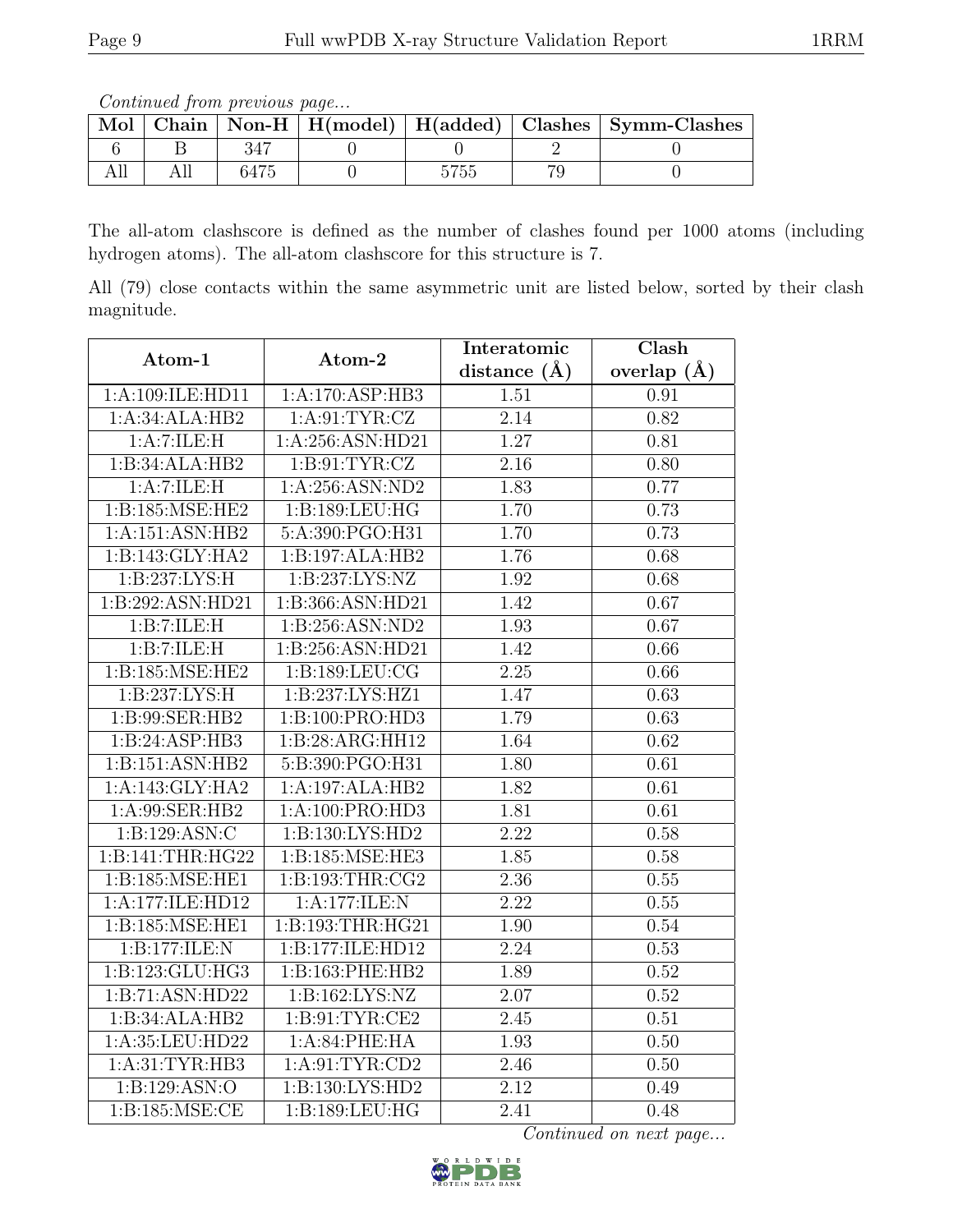| Continuea from previous page |                     | Interatomic       | Clash         |  |
|------------------------------|---------------------|-------------------|---------------|--|
| Atom-1                       | Atom-2              | distance $(\AA)$  | overlap $(A)$ |  |
| 1:A:182:MSE:HB3              | 1: A: 185: MSE: HE2 | 1.94              | 0.48          |  |
| 1:A:383:TRP:CD1              | 1:A:384:GLU:HG3     | 2.48              | 0.48          |  |
| 1:A:148:VAL:O                | 1:A:148:VAL:HG22    | 2.14              | 0.48          |  |
| 1:B:71:ASN:HD22              | 1:B:162:LYS:HZ1     | 1.61              | 0.48          |  |
| 1: B:261:LEU:H               | 1:B:366:ASN:HD22    | 1.62              | 0.48          |  |
| 1:A:339:HIS:HB3              | 1:A:383:TRP:O       | 2.14              | 0.47          |  |
| 1:A:314:MSE:HB2              | 1:A:318:GLU:HB2     | 1.96              | 0.47          |  |
| 1:A:36:ILE:HB                | 1:A:64:ILE:HG12     | 1.96              | 0.47          |  |
| 1:A:109:ILE:CD1              | 1:A:170:ASP:HB3     | 2.34              | 0.47          |  |
| 1:B:41:THR:HB                | 4:B:389:APR:O2'     | 2.15              | 0.46          |  |
| 1:B:237:LYS:HB2              | 1:B:237:LYS:HZ2     | 1.79              | 0.46          |  |
| 1:A:34:ALA:HB2               | 1: A:91: TYR: CE2   | 2.50              | 0.46          |  |
| 1:B:19:VAL:HG22              | 1:B:178:ASP:OD2     | 2.16              | 0.46          |  |
| 1:B:339:HIS:HB3              | 1:B:383:TRP:O       | 2.16              | 0.45          |  |
| 1:B:154:ILE:HB               | 1:B:163:PHE:CZ      | 2.52              | 0.44          |  |
| 1: B:251: GLY:HA2            | 1: B:254: PHE:CE2   | 2.52              | 0.44          |  |
| 1:A:214:THR:HG21             | 1:A:257:VAL:HG13    | 1.99              | 0.44          |  |
| 1:B:237:LYS:HA               | 6: B:697: HOH:O     | 2.16              | 0.44          |  |
| 1: B:261:LEU:H               | 1: B: 366: ASN: ND2 | 2.15              | 0.44          |  |
| 1:A:145:ALA:O                | 1:A:149:THR:HG23    | 2.18              | 0.44          |  |
| 1:B:144:THR:HA               | 1:B:200:HIS:HE1     | 1.82              | 0.43          |  |
| 1:B:24:ASP:HB3               | 1:B:28:ARG:NH1      | 2.30              | 0.43          |  |
| 1:B:148:VAL:HG22             | 1:B:148:VAL:O       | 2.19              | 0.43          |  |
| 1:A:218:HIS:CE1              | 1:A:254:PHE:N       | 2.87              | 0.43          |  |
| 1:B:149:THR:HG22             | 1:B:255:SER:HB2     | 1.99              | 0.43          |  |
| 1: B: 31: TYR: HB3           | 1: B:91: TYR:CD2    | 2.54              | 0.43          |  |
| 1:B:162:LYS:HG3              | 1:B:271:ALA:HB2     | 2.00              | 0.43          |  |
| 1:B:347:LYS:HE3              | 1:B:383:TRP:NE1     | $\overline{2.34}$ | 0.42          |  |
| 1:A:41:THR:HB                | 4:A:389:APR:O2'     | 2.19              | 0.42          |  |
| $1: A:289: \text{MSE:SE}$    | 1:A:327:VAL:HG21    | 2.68              | 0.42          |  |
| 1:A:2:MSE:HB3                | 6:B:569:HOH:O       | 2.19              | 0.42          |  |
| 1:B:143:GLY:HA3              | 1: B: 193: THR:O    | 2.19              | 0.42          |  |
| 1:B:254:PHE:HE1              | 5:B:390:PGO:H32     | 1.85              | 0.42          |  |
| 1:B:185:MSE:HE1              | 1: B: 193: THR: OG1 | 2.20              | 0.42          |  |
| 1:A:109:ILE:HD13             | 6:A:419:HOH:O       | 2.20              | 0.42          |  |
| 1:B:35:LEU:HD22              | 1:B:84:PHE:HA       | 2.00              | 0.42          |  |
| 1:A:251:GLY:HA2              | 1:A:254:PHE:CE2     | 2.55              | 0.42          |  |
| 1:B:289:MSE:SE               | 1:B:327:VAL:HG21    | 2.70              | 0.42          |  |
| 1:A:218:HIS:HD2              | 6:A:395:HOH:O       | 2.03              | 0.41          |  |
| 1:A:347:LYS:HG3              | 1: A: 383: TRP: CE2 | 2.55              | 0.41          |  |
| 1:B:151:ASN:HD22             | 5:B:390:PGO:H31     | 1.85              | 0.41          |  |

Continued from previous page.

Continued on next page...

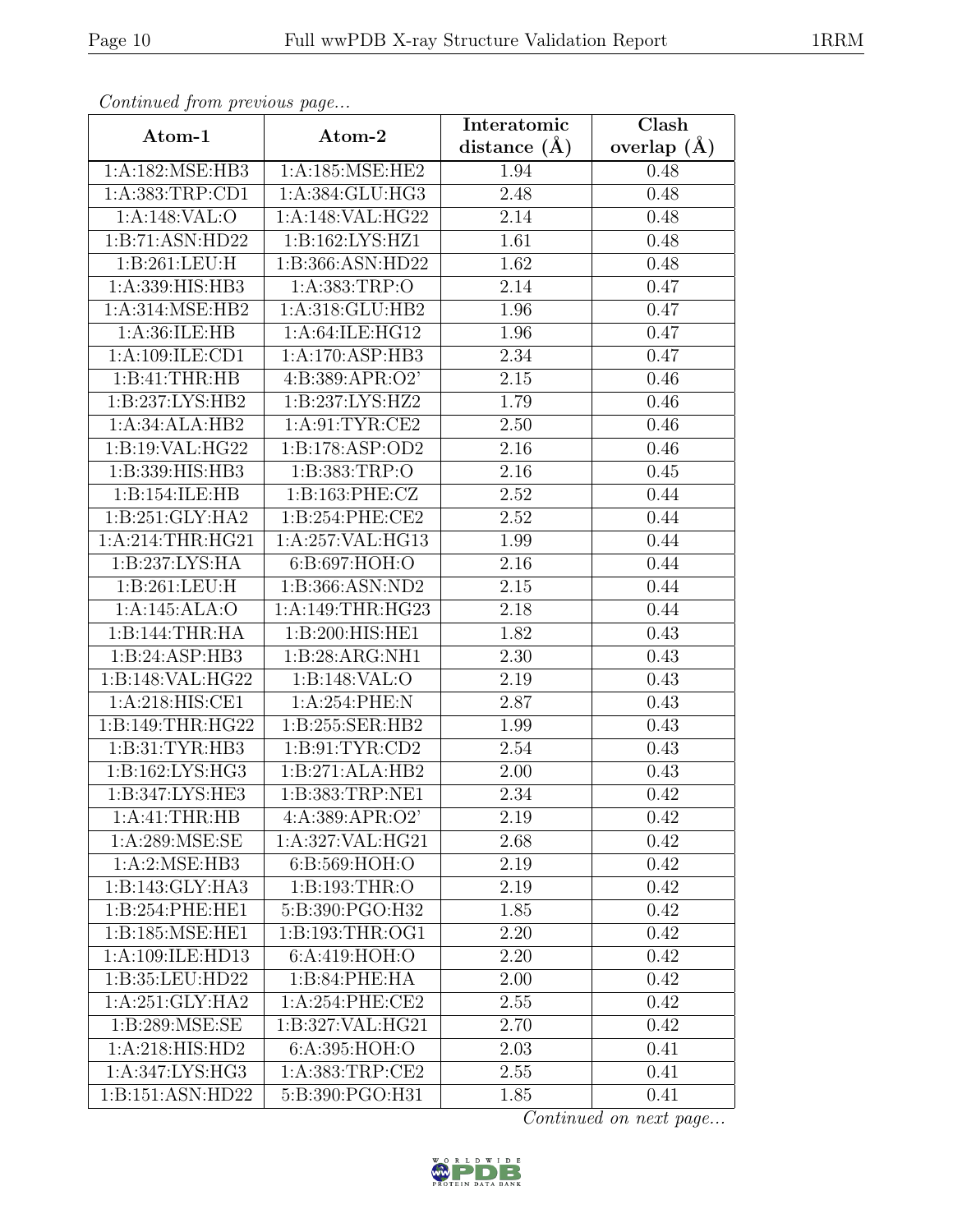| Atom-1            | Atom-2              | Interatomic<br>distance $(A)$ | Clash<br>$(\AA)$<br>overlap |
|-------------------|---------------------|-------------------------------|-----------------------------|
| 1:A:309:VAL:HG11  | 1:A:322:ALA:HB1     | 2.02                          | 0.41                        |
| 1:B:141:THR:CG2   | 1:B:185:MSE:HE3     | 2.49                          | 0.40                        |
| 1:A:154:ILE:HB    | 1:A:163:PHE:CZ      | 2.56                          | 0.40                        |
| 1: A: 330: LEU: O | 1:A:334:VAL:HG22    | 2.21                          | 0.40                        |
| 1: A:97: GLY:O    | 1: A: 101: GLN: HG3 | 2.21                          | 0.40                        |
| 1: B: 330: LEU: O | 1:B:334:VAL:HG22    | 2.21                          | 0.40                        |

Continued from previous page...

There are no symmetry-related clashes.

#### 5.3 Torsion angles (i)

#### 5.3.1 Protein backbone  $(i)$

In the following table, the Percentiles column shows the percent Ramachandran outliers of the chain as a percentile score with respect to all X-ray entries followed by that with respect to entries of similar resolution.

The Analysed column shows the number of residues for which the backbone conformation was analysed, and the total number of residues.

|     | Mol   Chain | Analysed                      |           |          | Favoured   Allowed   Outliers   Percentiles |
|-----|-------------|-------------------------------|-----------|----------|---------------------------------------------|
|     |             | $383/386$ (99\%)   371 (97\%) | 10 $(3%)$ | $2(0\%)$ | 11 <br>29                                   |
|     |             | $382/386 (99\%)$   371 (97\%) | 10 $(3%)$ | $1(0\%)$ | 21<br>41                                    |
| All | All         | $765/772$ (99%)   742 (97%)   | 20 (3\%)  | $3(0\%)$ | 34<br>15                                    |

All (3) Ramachandran outliers are listed below:

| Mol | Chain | $\operatorname{Res}% \left( \mathcal{N}\right) \equiv\operatorname{Res}(\mathcal{N}_{0})\cap\mathcal{N}_{1}$ | Fype |
|-----|-------|--------------------------------------------------------------------------------------------------------------|------|
|     |       | 143                                                                                                          | GLY  |
|     |       | 143                                                                                                          | GLY  |
|     |       | 319                                                                                                          |      |

#### 5.3.2 Protein sidechains  $(i)$

In the following table, the Percentiles column shows the percent sidechain outliers of the chain as a percentile score with respect to all X-ray entries followed by that with respect to entries of similar resolution.

The Analysed column shows the number of residues for which the sidechain conformation was analysed, and the total number of residues.

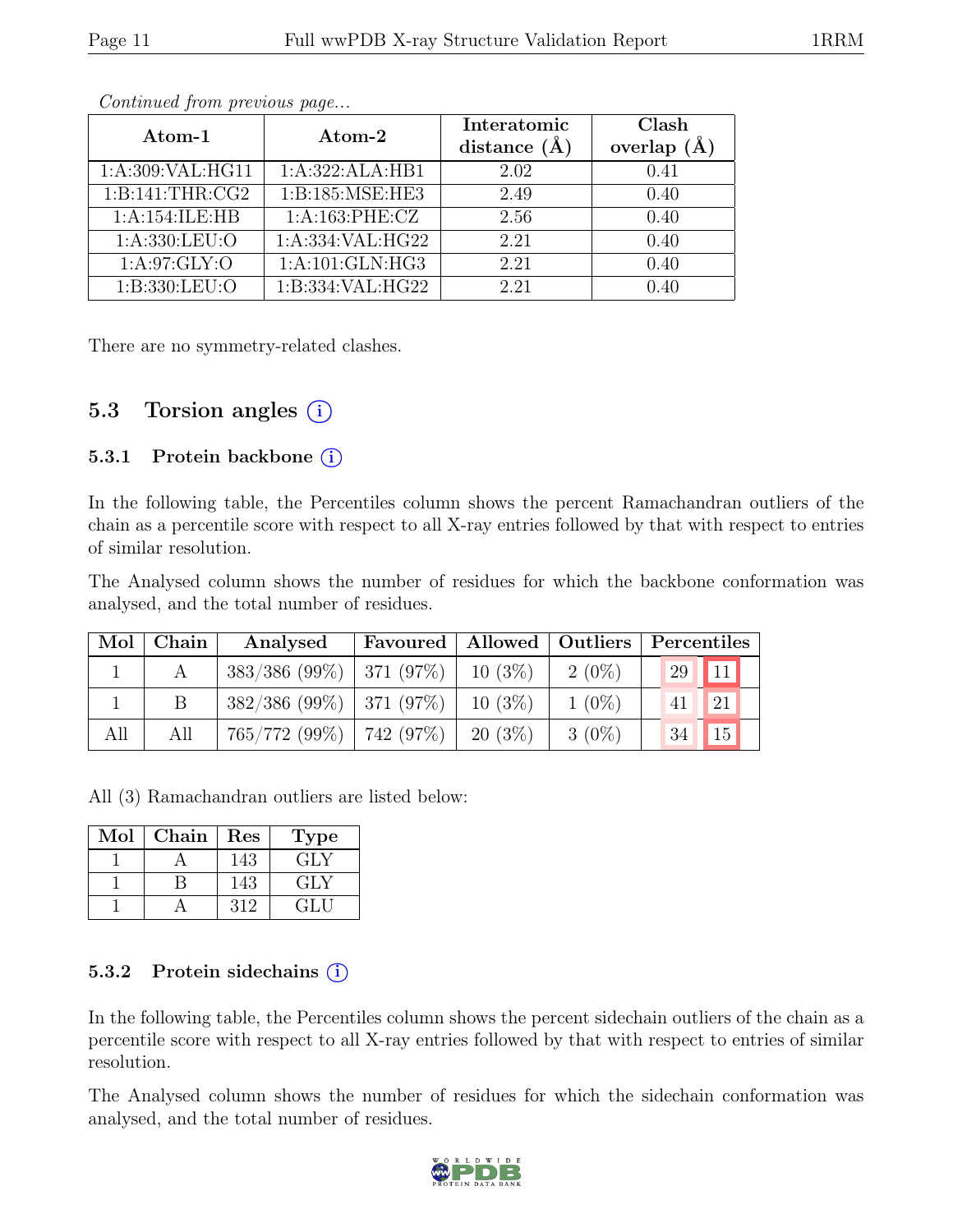| Mol | Chain        | Analysed            | Rotameric   Outliers |          |    | Percentiles |
|-----|--------------|---------------------|----------------------|----------|----|-------------|
|     |              | $292/280(104\%)$    | 292 (100\%)          |          |    | 100 100     |
|     | <sub>B</sub> | $292/280(104\%)$    | $291(100\%)$         | $1(0\%)$ | 92 | 87          |
| All | All          | $584/560$ $(104\%)$ | 583 (100\%)          | $1(0\%)$ | 93 | 88          |

All (1) residues with a non-rotameric sidechain are listed below:

| Mol | ${\bf Chain}$ | $\parallel$ Res | ype |
|-----|---------------|-----------------|-----|
|     |               | ハン              |     |

Sometimes sidechains can be flipped to improve hydrogen bonding and reduce clashes. All (13) such sidechains are listed below:

| Mol            | Chain        | Res | Type                       |
|----------------|--------------|-----|----------------------------|
| 1              | A            | 9   | <b>ASN</b>                 |
| 1              | A            | 71  | <b>ASN</b>                 |
| 1              | A            | 129 | <b>ASN</b>                 |
| $\overline{1}$ | A            | 218 | <b>HIS</b>                 |
| $\overline{1}$ | $\mathbf{A}$ | 256 | <b>ASN</b>                 |
| 1              | B            | 9   | <b>ASN</b>                 |
| 1              | B            | 44  | <b>GLN</b>                 |
| $\overline{1}$ | B            | 71  | <b>ASN</b>                 |
| 1              | B            | 129 | <b>ASN</b>                 |
| 1              | B            | 169 | <b>HIS</b>                 |
| 1              | B            | 256 | $\overline{\rm{A}}\rm{SN}$ |
| 1              | B            | 339 | HIS                        |
| 1              | В            | 366 | <b>ASN</b>                 |

#### 5.3.3 RNA  $(i)$

There are no RNA molecules in this entry.

#### 5.4 Non-standard residues in protein, DNA, RNA chains (i)

There are no non-standard protein/DNA/RNA residues in this entry.

#### 5.5 Carbohydrates  $(i)$

There are no monosaccharides in this entry.

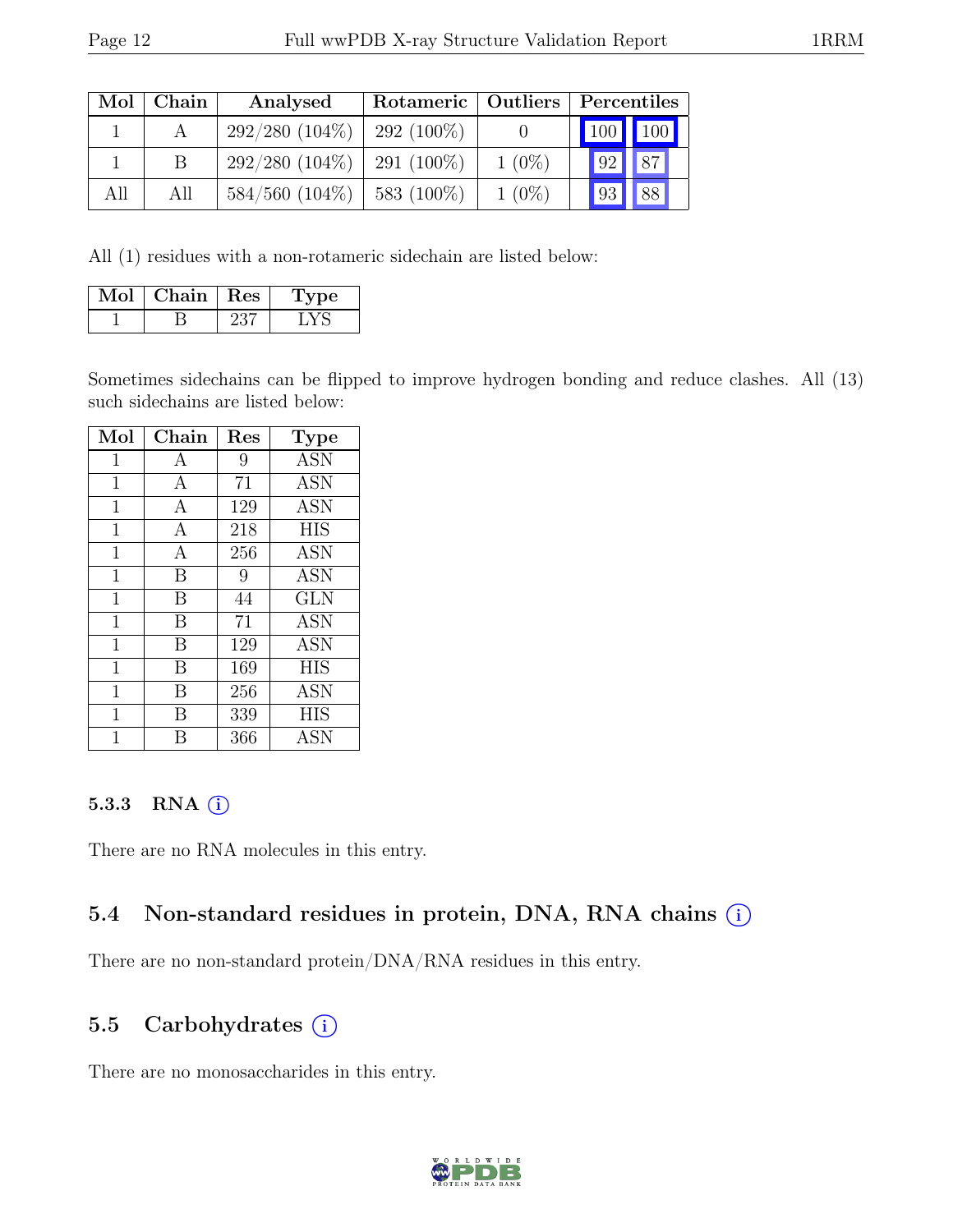### 5.6 Ligand geometry  $(i)$

Of 8 ligands modelled in this entry, 4 are monoatomic - leaving 4 for Mogul analysis.

In the following table, the Counts columns list the number of bonds (or angles) for which Mogul statistics could be retrieved, the number of bonds (or angles) that are observed in the model and the number of bonds (or angles) that are defined in the Chemical Component Dictionary. The Link column lists molecule types, if any, to which the group is linked. The Z score for a bond length (or angle) is the number of standard deviations the observed value is removed from the expected value. A bond length (or angle) with  $|Z| > 2$  is considered an outlier worth inspection. RMSZ is the root-mean-square of all Z scores of the bond lengths (or angles).

| Mol |             |       |     | Link           | Bond lengths |             |           | Bond angles |      |             |
|-----|-------------|-------|-----|----------------|--------------|-------------|-----------|-------------|------|-------------|
|     | <b>Type</b> | Chain | Res |                | Counts       | <b>RMSZ</b> | Z >2<br># | Counts      | RMSZ | # $ Z  > 2$ |
| 4   | APR         |       | 389 | -              | 34,39,39     | 1.11        | $4(11\%)$ | 40,60,60    | 0.97 | 2(5%)       |
| 4   | APR.        | А     | 389 | -              | 34, 39, 39   | 1.09        | $3(8\%)$  | 40,60,60    | 1.00 | 2(5%)       |
| 5   | PGO         |       | 390 | 2              | 3,4,4        | 0.62        |           | 1.4.4       | 1.76 |             |
| 5   | PGO         |       | 390 | $\overline{2}$ | 3,4,4        | 0.62        |           | 1.4.4       | 1.79 |             |

In the following table, the Chirals column lists the number of chiral outliers, the number of chiral centers analysed, the number of these observed in the model and the number defined in the Chemical Component Dictionary. Similar counts are reported in the Torsion and Rings columns. '-' means no outliers of that kind were identified.

| Mol |            |   |     |                | Type   Chain   Res   Link   Christmas | <b>Torsions</b> | Rings   |
|-----|------------|---|-----|----------------|---------------------------------------|-----------------|---------|
|     | <b>APR</b> |   | 389 | $\blacksquare$ |                                       | 1/18/54/54      | 0/4/4/4 |
|     | <b>APR</b> |   | 389 |                |                                       | 1/18/54/54      |         |
| 5   | <b>PGO</b> | B | 390 |                |                                       | 0/2/2/2         |         |
| 5   | <b>PGO</b> |   | 390 |                |                                       | 2/2/2/2         |         |

All (7) bond length outliers are listed below:

| Mol | Chain | Res | Type       | Atoms     | Z       | Observed $(A)$ | Ideal(A) |
|-----|-------|-----|------------|-----------|---------|----------------|----------|
| 4   | В     | 389 | <b>APR</b> | $C2-N1$   | 2.94    | 1.39           | 1.33     |
| 4   | A     | 389 | <b>APR</b> | $C2-N1$   | 2.93    | 1.39           | 1.33     |
| 4   | B     | 389 | <b>APR</b> | $O4D-C1D$ | $-2.76$ | 1.39           | 1.43     |
| 4   | А     | 389 | APR        | $O4D-C1D$ | $-2.67$ | 1.40           | 1.43     |
| 4   | A     | 389 | <b>APR</b> | $O1D-C1D$ | 2.45    | 1.47           | 1.39     |
| 4   | В     | 389 | <b>APR</b> | $O1D-C1D$ | 2.41    | 1.47           | 1.39     |
| 4   | В     | 389 | <b>APR</b> | $C4-N3$   | 2.05    | 1.38           | 1.35     |

All (4) bond angle outliers are listed below:

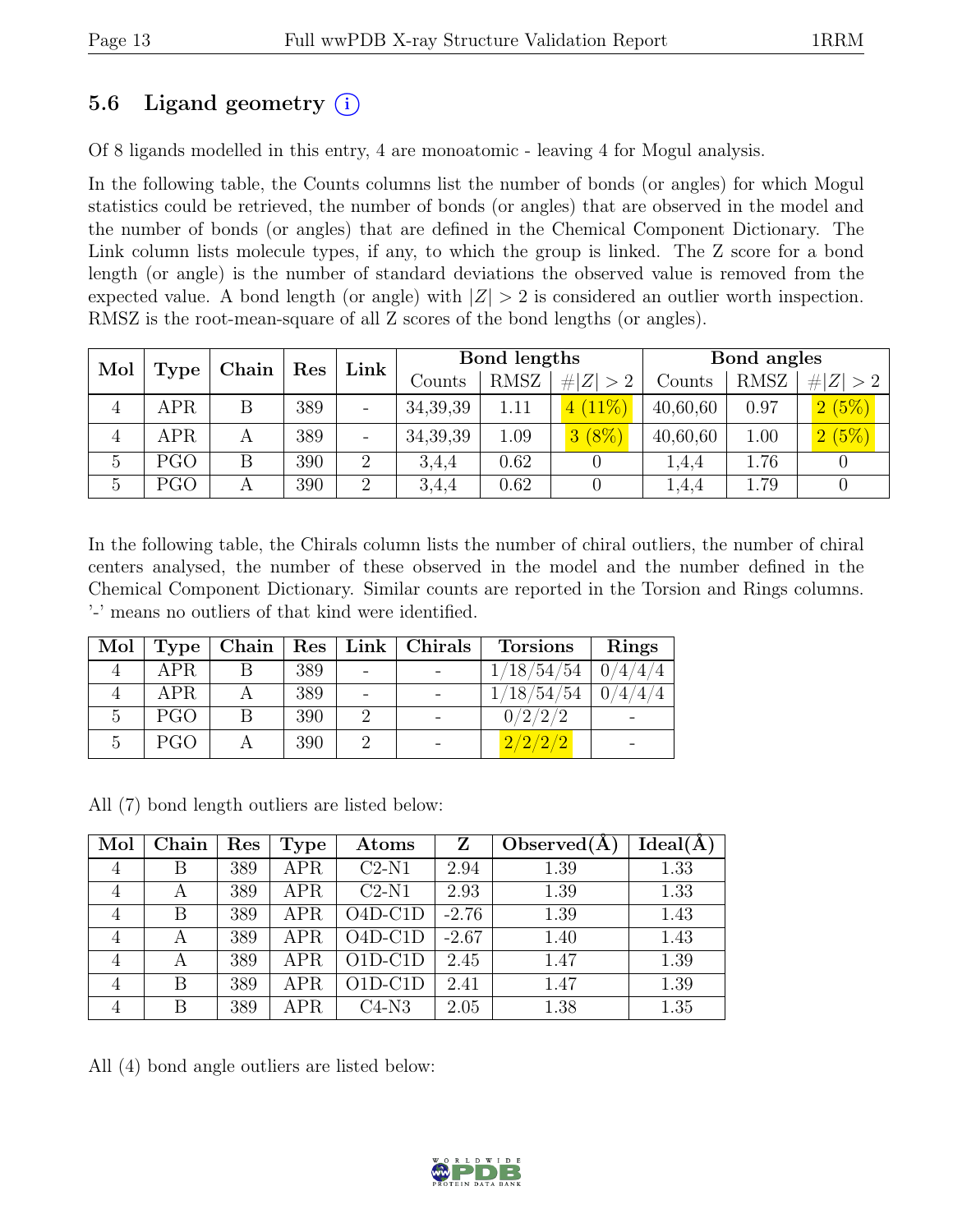| Mol | Chain | Res | Type | Atoms        |         | Observed $(°)$ | Ideal <sup>(o)</sup> |
|-----|-------|-----|------|--------------|---------|----------------|----------------------|
|     |       | 389 | APR. | $C1'$ -N9-C4 | $-2.57$ | 122.12         | 126.64               |
|     |       | 389 | APR. | $C5-C6-N6$   | 2.44    | 124.06         | 120.35               |
|     |       | 389 | APR. | $C1'$ -N9-C4 | $-2.38$ | 122.45         | 126.64               |
|     | R     | 389 | APR  | $C5-C6-N6$   | 2.27    | 123.80         | 120.35               |

There are no chirality outliers.

All (4) torsion outliers are listed below:

| Mol            | Chain | Res | Type       | Atoms         |
|----------------|-------|-----|------------|---------------|
|                |       | 389 | APR.       | PA-O3A-PB-O5D |
|                |       | 389 | <b>APR</b> | PA-O3A-PB-O5D |
| $\overline{5}$ |       | 390 | PGO        | $O1-C1-C2-O2$ |
| 5              |       | 390 | PGO        | $O1-C1-C2-C3$ |

There are no ring outliers.

4 monomers are involved in 6 short contacts:

|  |     |            | Mol   Chain   Res   Type   Clashes   Symm-Clashes |
|--|-----|------------|---------------------------------------------------|
|  | 389 | APR.       |                                                   |
|  | 389 | APR.       |                                                   |
|  | 390 | PGO        |                                                   |
|  | 390 | <b>PGO</b> |                                                   |

The following is a two-dimensional graphical depiction of Mogul quality analysis of bond lengths, bond angles, torsion angles, and ring geometry for all instances of the Ligand of Interest. In addition, ligands with molecular weight > 250 and outliers as shown on the validation Tables will also be included. For torsion angles, if less then 5% of the Mogul distribution of torsion angles is within 10 degrees of the torsion angle in question, then that torsion angle is considered an outlier. Any bond that is central to one or more torsion angles identified as an outlier by Mogul will be highlighted in the graph. For rings, the root-mean-square deviation (RMSD) between the ring in question and similar rings identified by Mogul is calculated over all ring torsion angles. If the average RMSD is greater than 60 degrees and the minimal RMSD between the ring in question and any Mogul-identified rings is also greater than 60 degrees, then that ring is considered an outlier. The outliers are highlighted in purple. The color gray indicates Mogul did not find sufficient equivalents in the CSD to analyse the geometry.

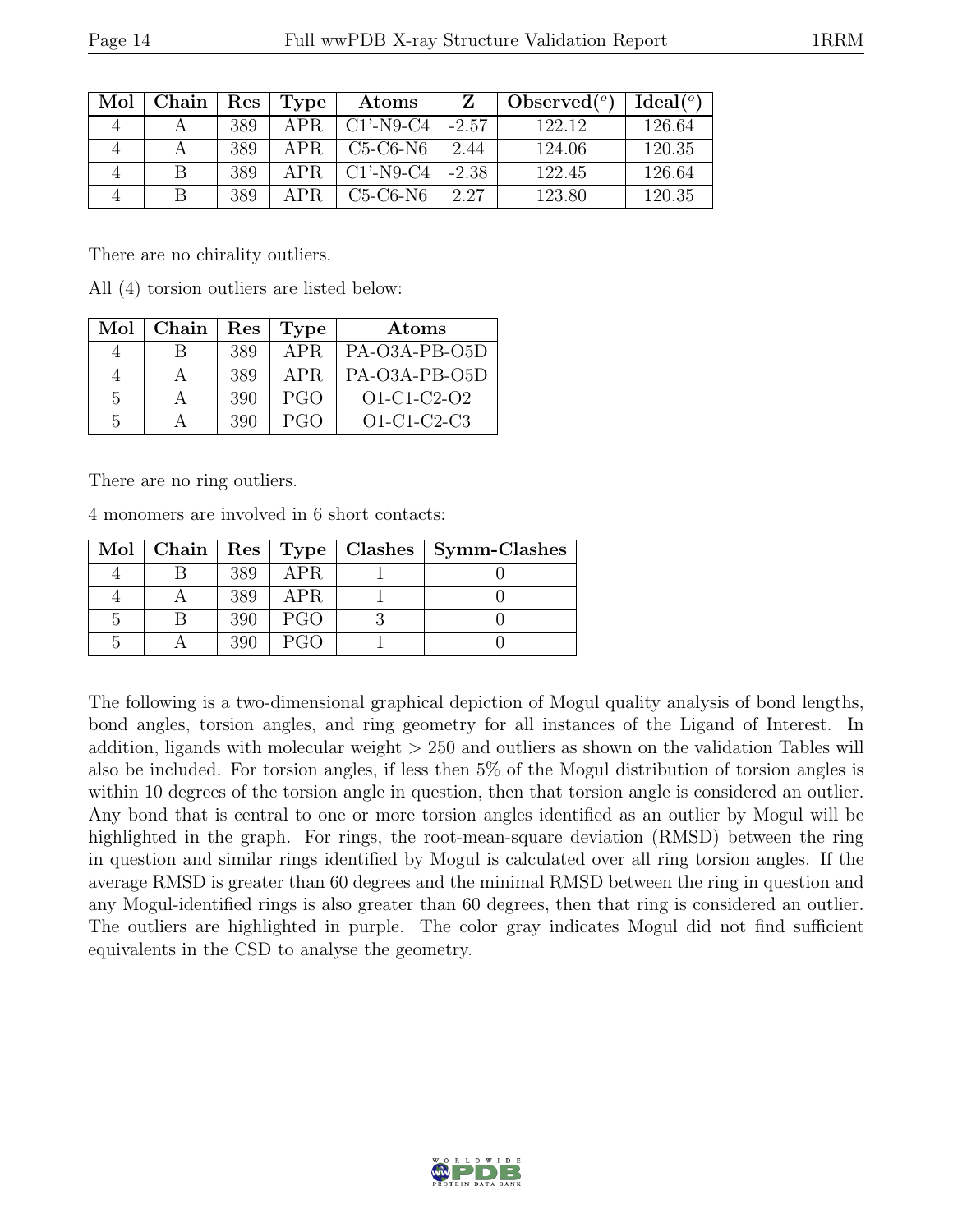

### 5.7 Other polymers (i)

There are no such residues in this entry.

### 5.8 Polymer linkage issues (i)

There are no chain breaks in this entry.